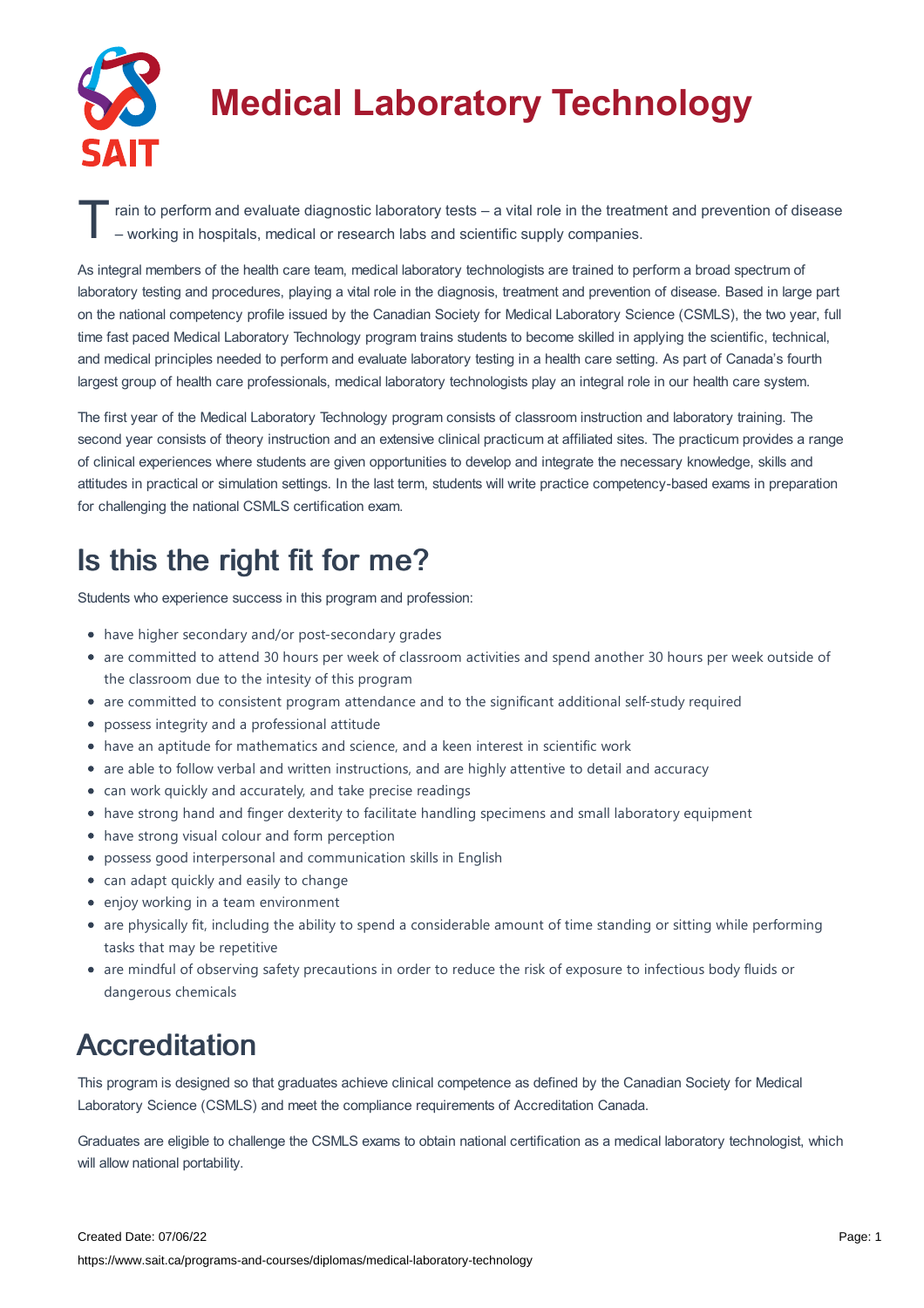## **Credentials**

After successfully completing this program, graduates will receive a SAIT Medical Laboratory Technology diploma.

## Admission requirements

### Application dates

**Fall 2022 start:** application are accepted Oct 6, 2021 to Jan. 31, 2022\*

**\*Please note:** Access to the MLT Profession Specific Entrance Assessment will close end of day Feb. 11, 2022.

#### Program requirements

Completion of the following courses or equivalents **AND** a combined average of 75%:

- At least 70% in Math 30-1 or Pure Math 30, or at least 75% in Math 30-2,
- At least 70% in English Language Arts 30-1,
- At least 70% in Chemistry 30,
- At least 70% in Biology 30

#### **AND,**

A mark of at least 50% on the scoring rubric for the School of Health and Public Safety's [Entrance](https://www.sait.ca/sait-schools/school-of-health-and-public-safety/health-and-public-safety-entrance-testing) Testing Process.

#### [Entrance](https://www.sait.ca/sait-schools/school-of-health-and-public-safety/health-and-public-safety-entrance-testing) testing process

All applicants must demonstrate English Language [Proficiency](https://www.sait.ca/admissions/before-you-apply/english-proficiency) prior to admission,

SAIT accepts high school course [equivalents](https://www.sait.ca/admissions/before-you-apply/high-school-course-equivalencies) for admission. If you don't meet the requirements, consider Academic [Upgrading.](https://www.sait.ca/programs-and-courses/academic-upgrading)

#### Direct entry: five-step process

**Step 1:** Read the program information to see the qualities needed for student success.

**Step 2:** Review the information related to the necessary [components](https://www.sait.ca/sait-schools/school-of-health-and-public-safety/health-and-public-safety-entrance-testing) of the School of Health and Public Safety Entrance Testing Process

**Step 3:** Complete the School of Health and Public Safety Entrance Testing Process non-academic admission requirement. Ensure that you meet all of the academic admission requirements listed above.

**Step 4:** [Apply](https://www.sait.ca/admissions/apply) to the Medical Laboratory Technology program and submit your transcripts and/or [anticipated](https://www.sait.ca/admissions/after-you-apply/transcripts-and-supporting-documents) final grades prior to the application close date.

Admission is offered on a first-qualified, first-offered basis until the program is full.

**Step 5:** Log in to [mySAIT.ca](http://www.mysait.ca/) to check your admission status. Find out how to monitor your [application](https://www.sait.ca/admissions/after-you-apply/tracking-your-application) status.

Failure to meet anticipated final grades will result in offers being rescinded.

#### Communication during admission

Email is the primary source of communication during the admission process. Ensure your personal email account is managed appropriately to receive our emails, files and communications. We recommend you add [clinical.supportservices@sait.ca](https://sait.camailto:clinical.supportservices@sait.ca) and the sait.ca domain to your safe senders' list or you risk missing critical email messages.

### Practicum requirements

Created Date: 07/06/22 https://www.sait.ca/programs-and-courses/diplomas/medical-laboratory-technology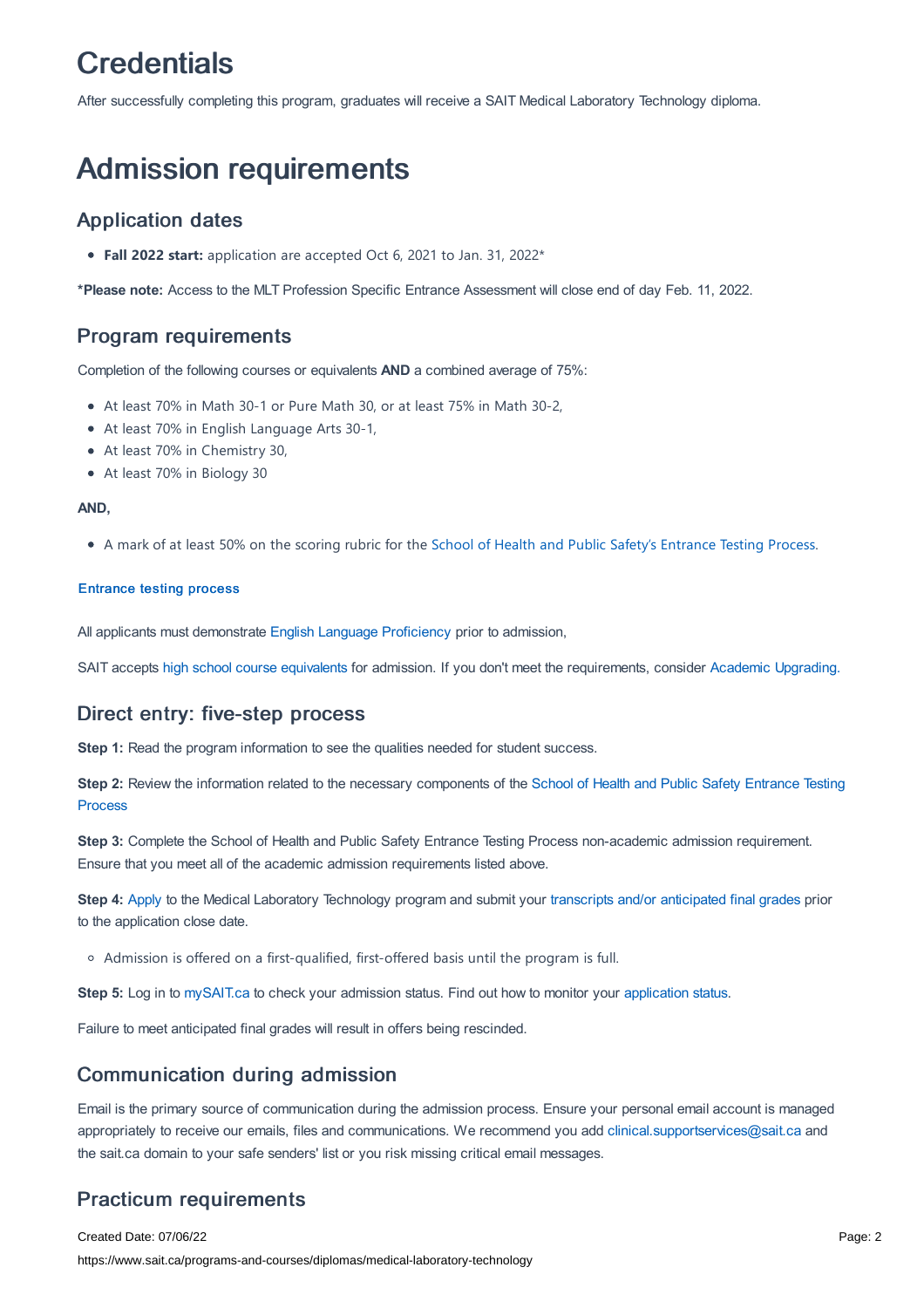The [School](https://www.sait.ca/sait-schools/school-of-health-and-public-safety) of Health and Public Safety has many practica partners located within Alberta and across Canada. Practicum placements in Calgary are limited and students may be required to relocate outside of Calgary for practicum.

Successful candidates will be informed of the allocation of their practicum placement by the program. There is no guarantee that students will be placed at their desired practicum location. Special considerations of personal circumstances will not be given in regards to assigning practicum placements. Students will be responsible for fees associated with practicum such as entrance requirements, relocation and travel costs.

In compliance with the practica agreements with our clinical partners, successful candidates will be requested to provide proof of the following requirements:

- Updated immunization records
- Security clearance Police Information Check including Vulnerable Sector Check
- N95 respiratory mask fitting
- Health and wellness status

#### [Learn](https://www.sait.ca/sait-schools/school-of-health-and-public-safety/health-and-public-safety-program-orientation-requirements) more

## Costs 2022/23

#### Domestic tuition and fees

Cost per credit: \$146

| Year | <b>Number of semesters</b> | <b>Tuition fees</b> | <b>SAIT fees</b> | Saitsa fees* | <b>Total</b> |
|------|----------------------------|---------------------|------------------|--------------|--------------|
|      |                            | \$7,665             | \$1.214          | \$698.50     | \$9,577.50   |
|      |                            | \$5,256             | \$1,214          | \$698.50     | \$7,168.50   |

\*Maximum fee. Actual fees may be less and are based on the number of credits a student takes per semester and whether they opt-out of health and dental benefits.

### SAIT fees

- Campus athletic and recreation fee: \$294
- Universal transit pass (Upass): \$320
- Student support fee: \$300
- Student technology fee: \$300

#### Saitsa fees

#### Student Association fee

Maximum: \$436.50

This is the maximum amount the student will pay. Actual fees may be less and are based on the number of credits the students take per semester.

#### Health and dental fees

- Health plan: \$127
- Dental plan: \$135

Students with existing health and/or dental plans can opt-out. Please refer to [Saitsa's](https://saitsa.com/benefits/) website for information.